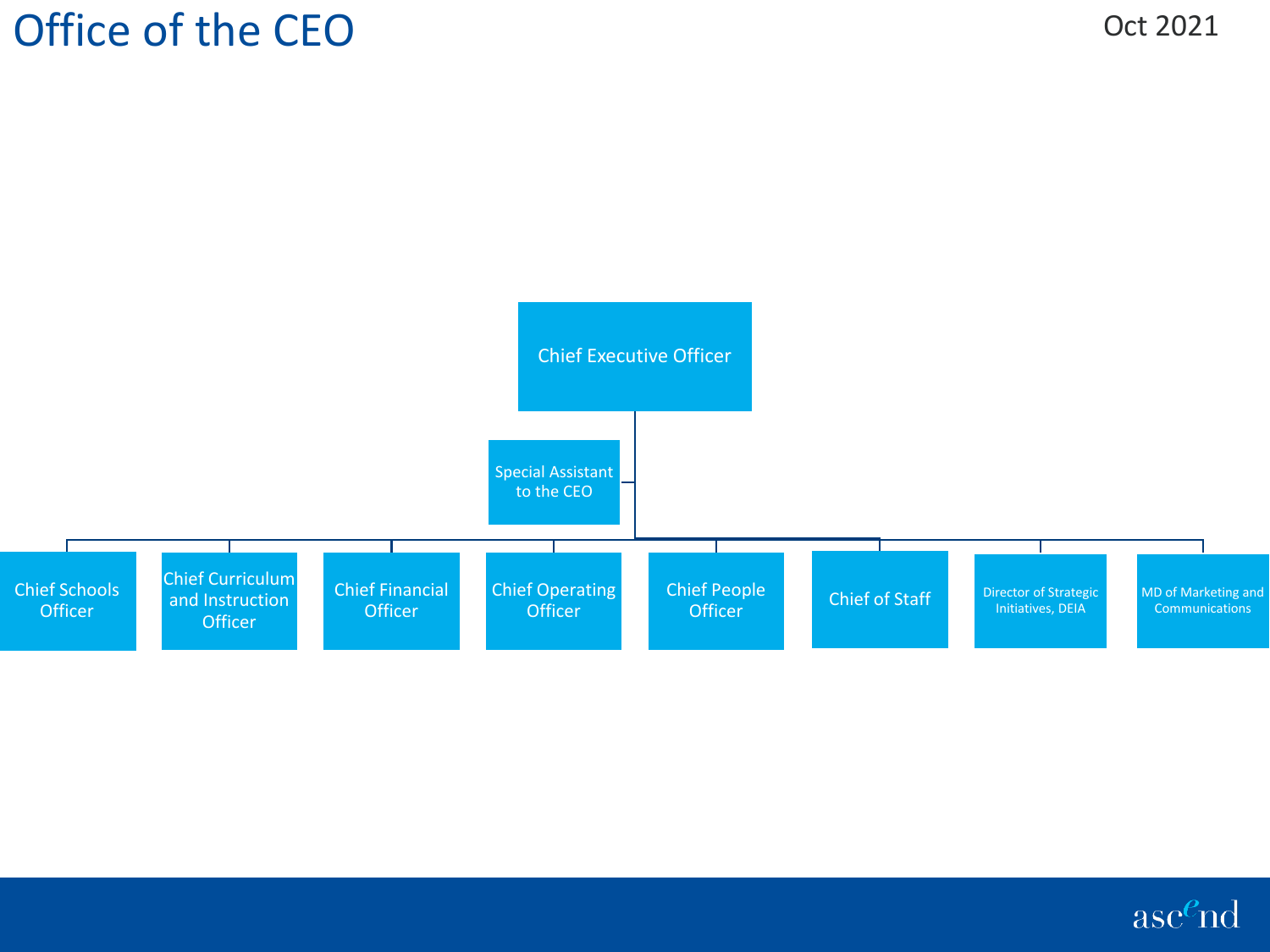## **Schools**



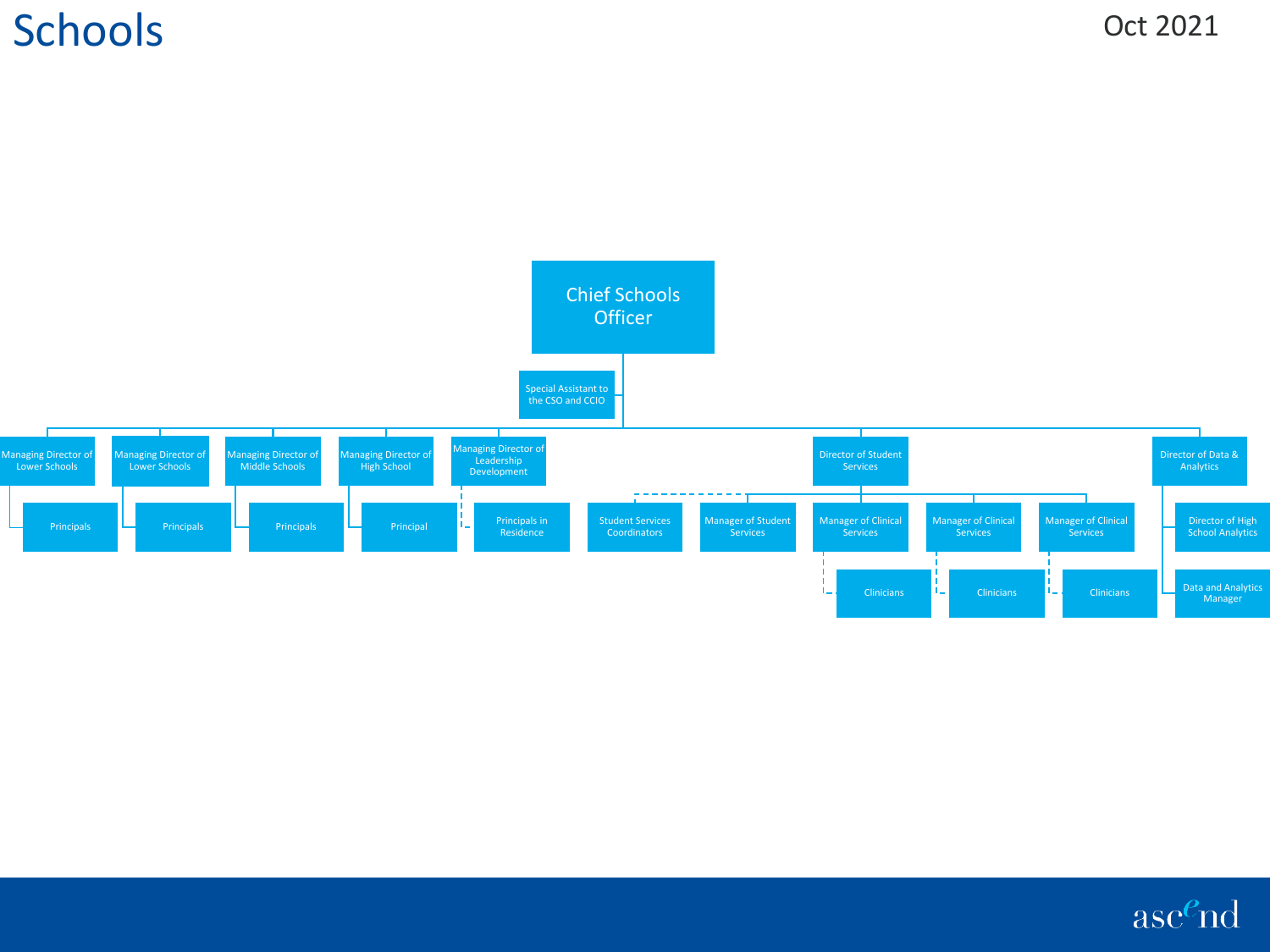## Curriculum and instruction

**Officer** 



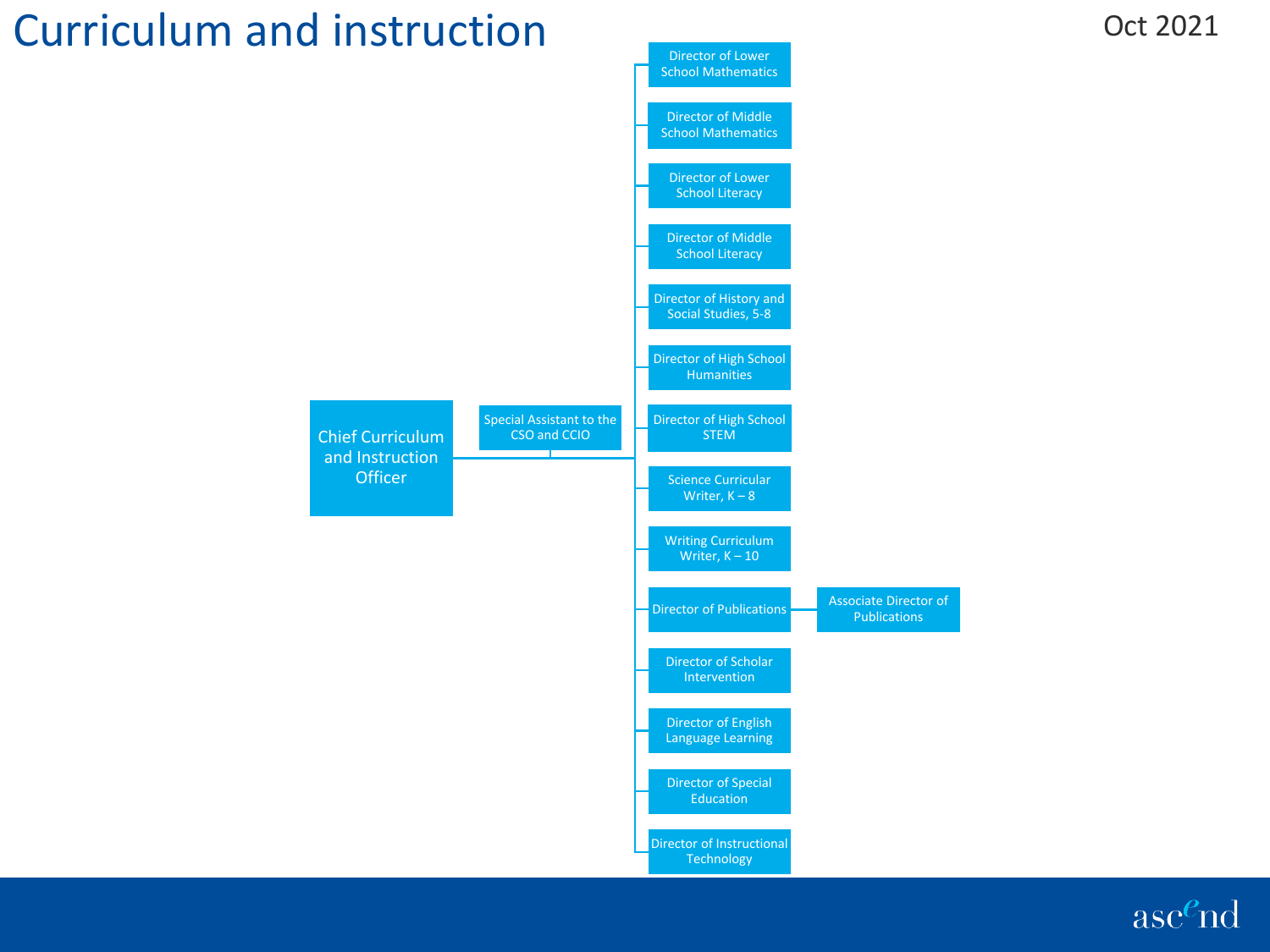# Operations, student recruitment, facilities, and tech



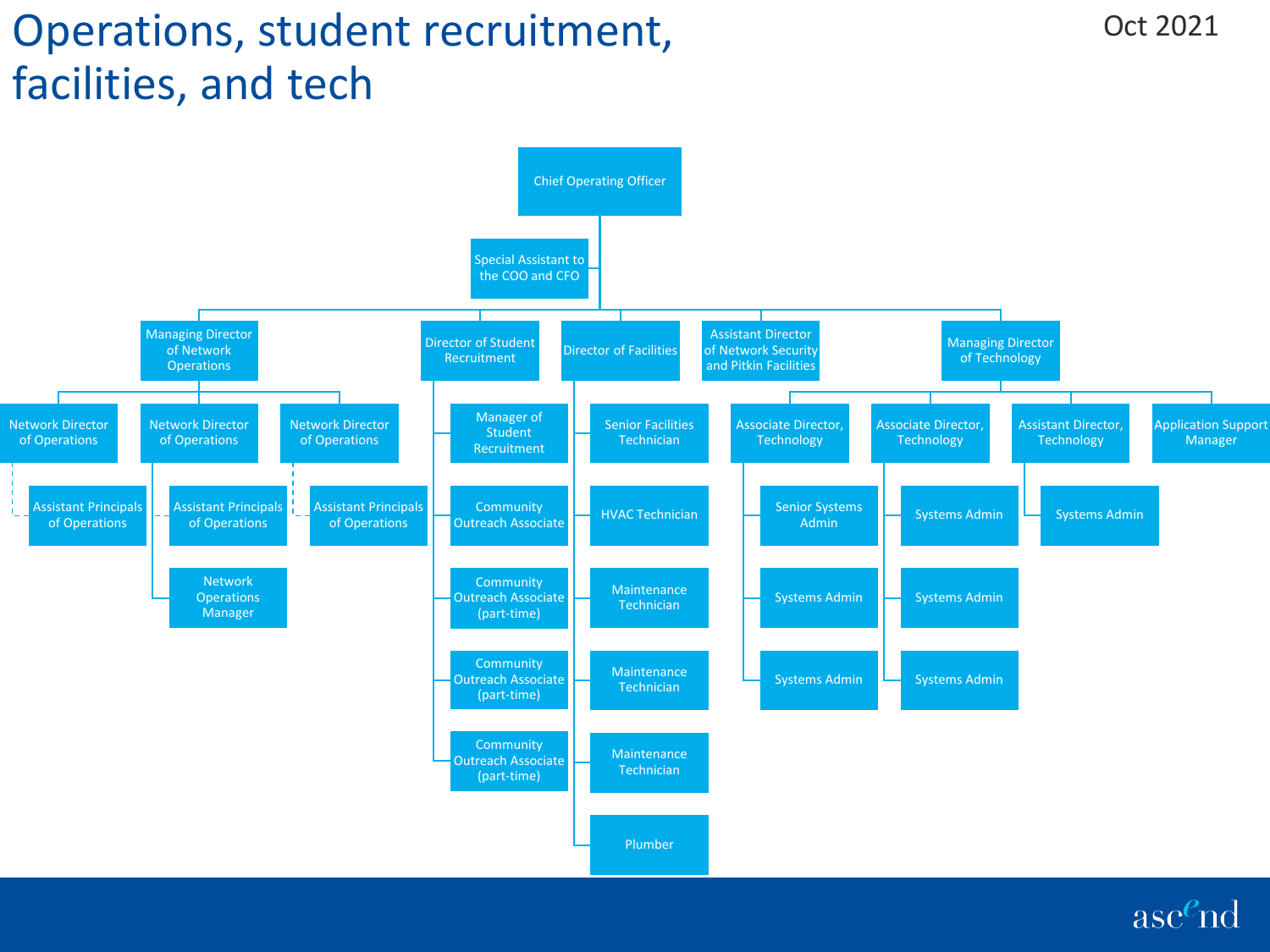### Finance



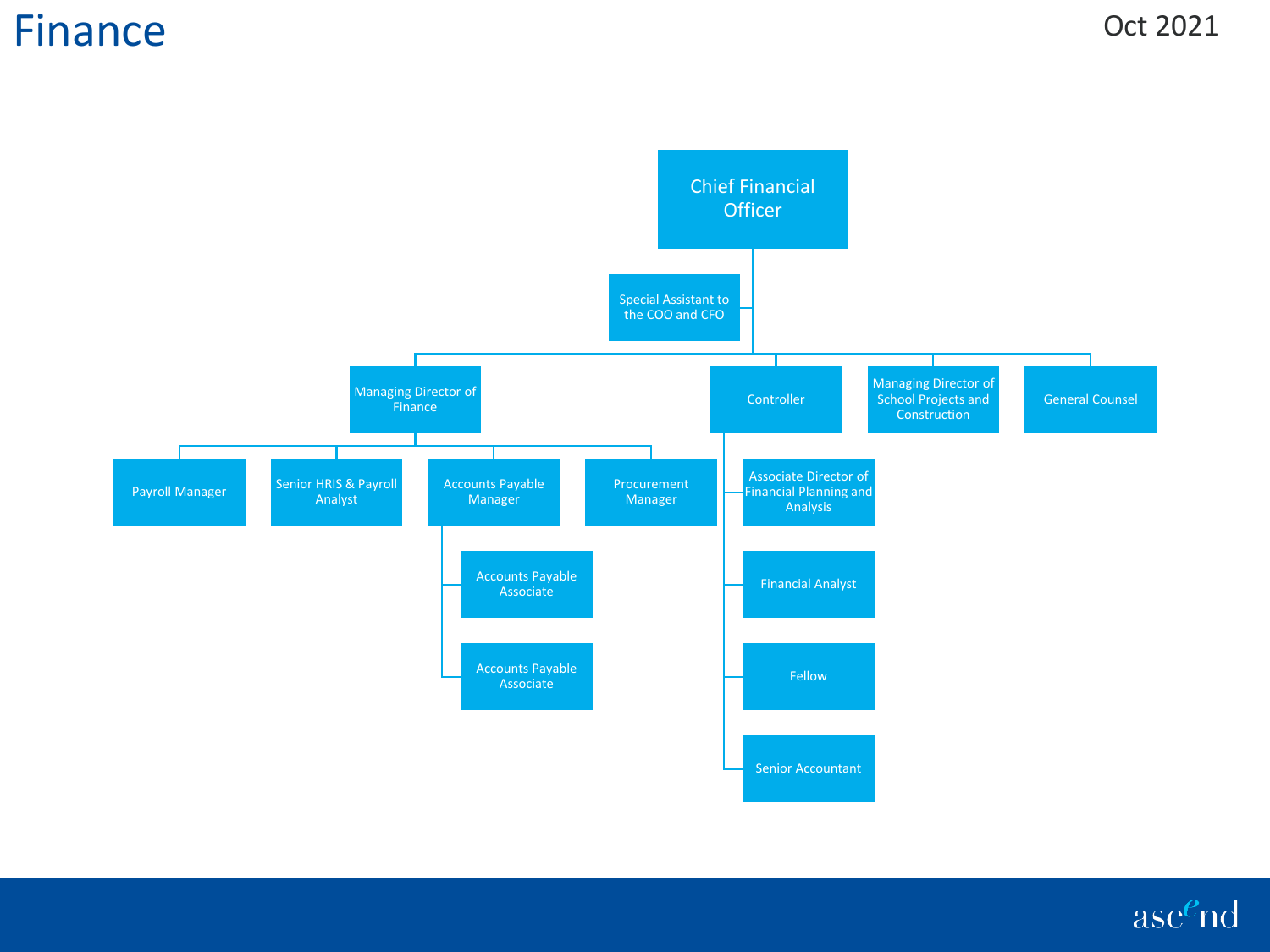## People

#### Oct 2021



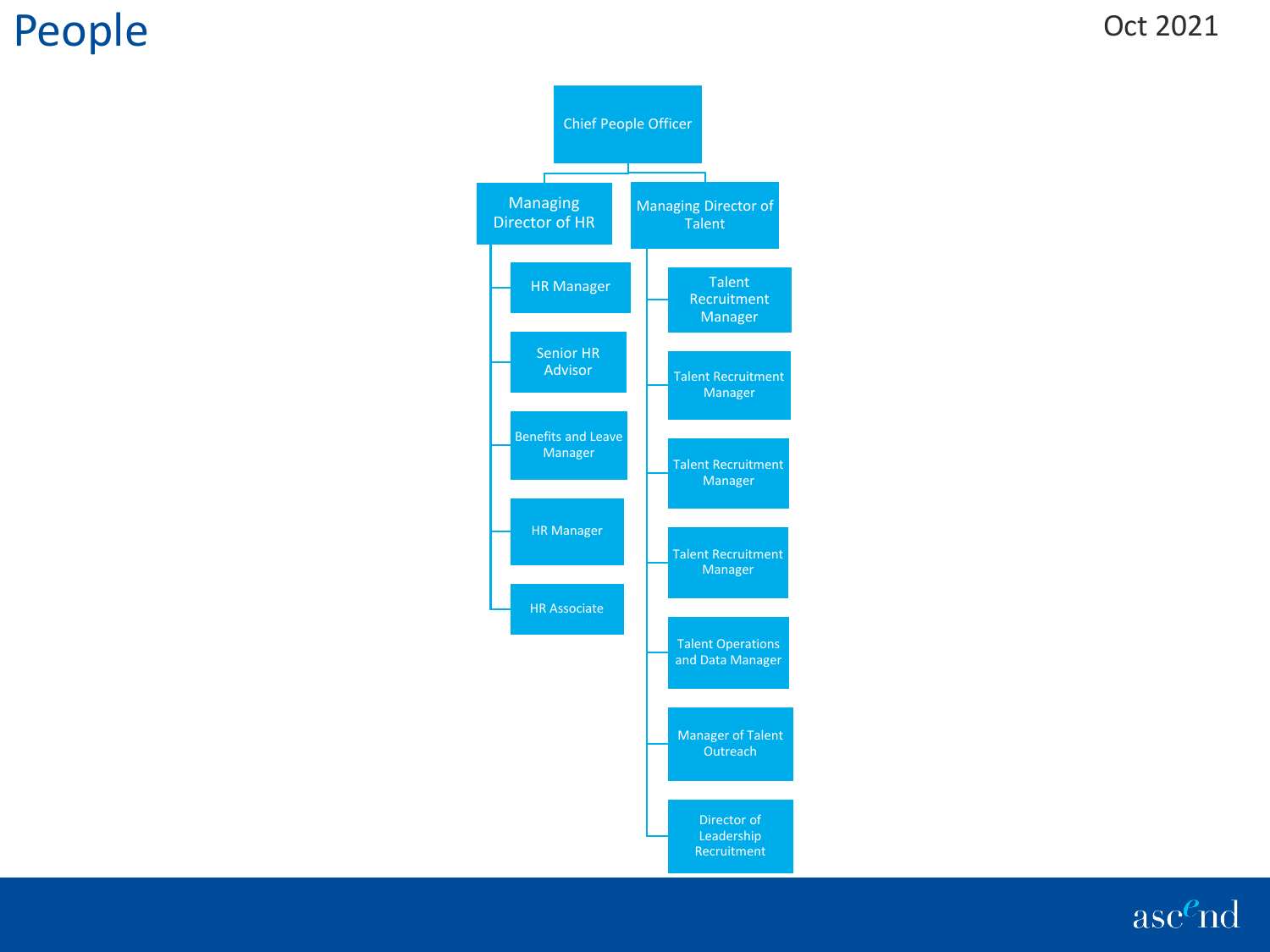